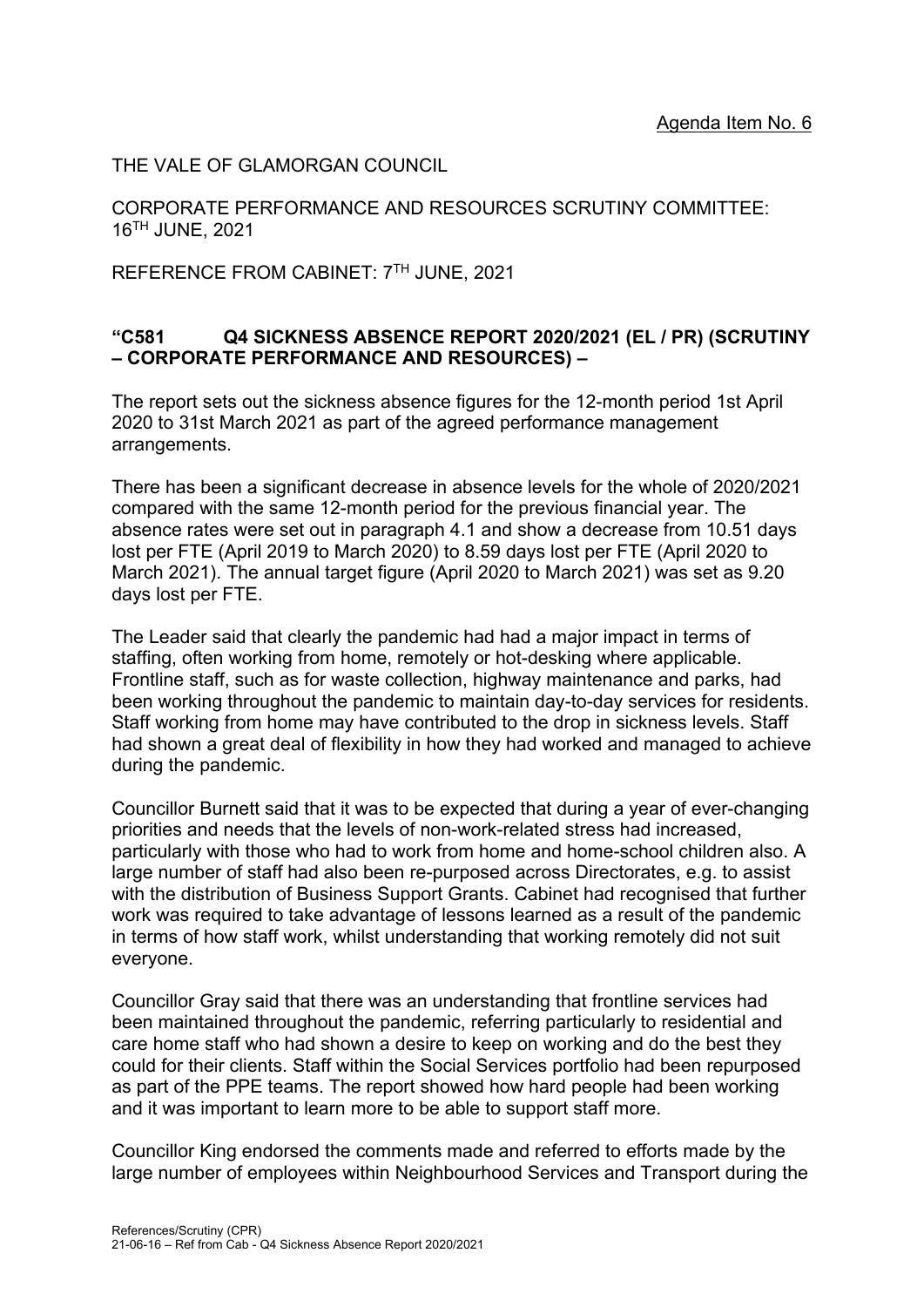pandemic, where staff had continued to be accessible and paid tribute to those frontline workers who continued their roles for the benefit of residents, e.g. household recycling and waste, during constantly changing conditions.

This was a matter for Executive decision.

Cabinet, having considered the report and all the issues and implications contained therein

RESOLVED –

(1) T H A T the report and the twelve-month (April 2020 to March 2021) sickness absence figures provided in Appendix A be noted.

(2) T H A T the report be referred to Corporate Performance and Resources Scrutiny Committee for consideration, with any comments referred back to Cabinet for further consideration.

## Reasons for decisions

(1) Having regard to the contents of the report and discussions at the meeting.

(2) To enable the Scrutiny Committee to maintain a continued focus on the management of sickness absence throughout all services of the Council and to make recommendations to Cabinet, as appropriate."

Attached as Appendix – Report to Cabinet:  $7<sup>th</sup>$  June, 2021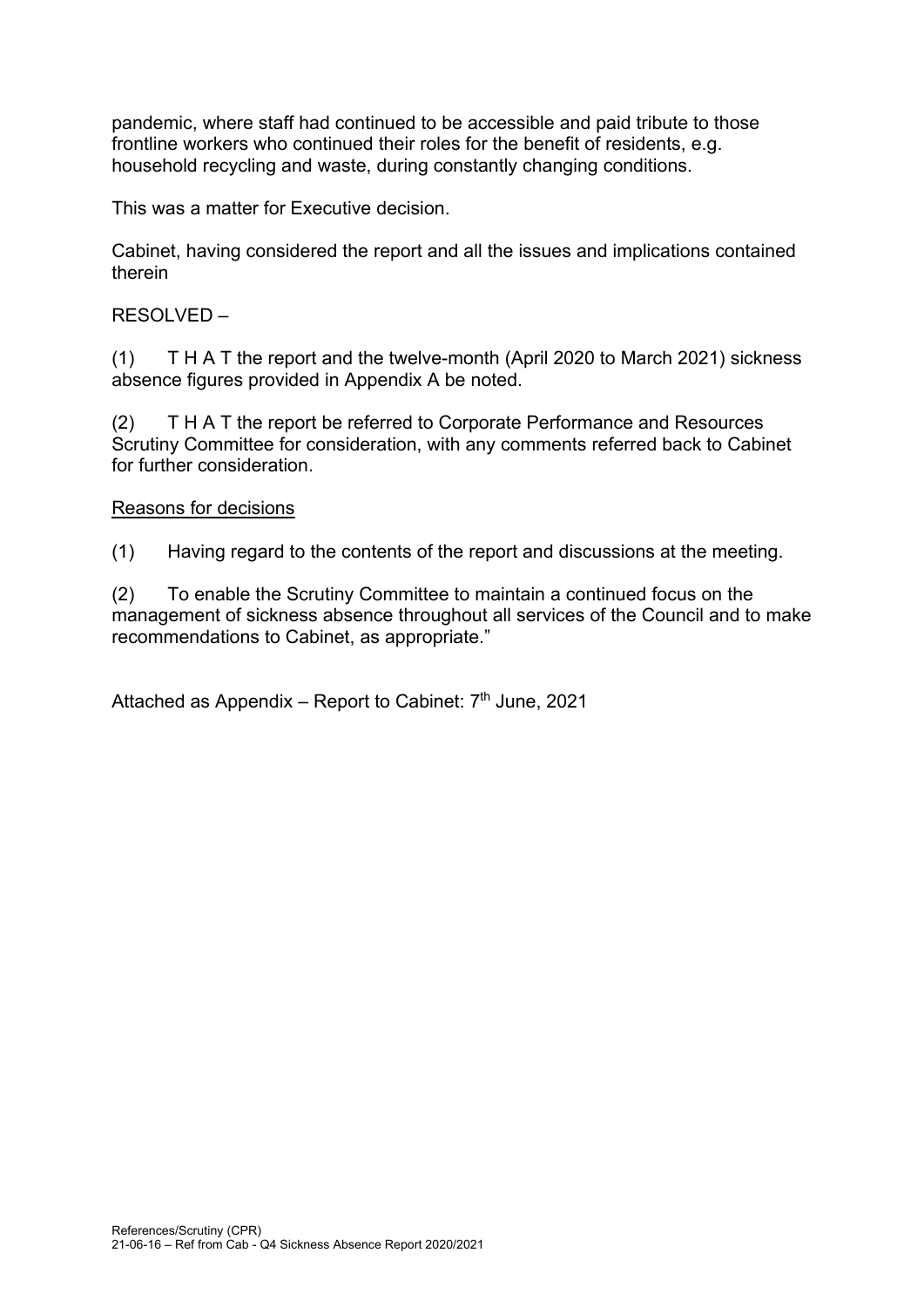



| Name of Committee:                                        | <b>Cabinet</b>                                                                                                                    |
|-----------------------------------------------------------|-----------------------------------------------------------------------------------------------------------------------------------|
| Date of Meeting:                                          | 07/06/2021                                                                                                                        |
| <b>Relevant Scrutiny</b><br>Committee:                    | <b>Corporate Performance and Resources</b>                                                                                        |
| Report Title:                                             | Q4 Sickness Absence Report 2020/2021                                                                                              |
| Purpose of Report:                                        | To update Members of the Cabinet on the sickness absence statistics for the<br>12-month period from 1 April 2020 to 31 March 2021 |
| <b>Report Owner:</b>                                      | Executive Leader and Cabinet Member for Performance and Resources                                                                 |
| Responsible Officer:                                      | Rob Thomas - Manging Director                                                                                                     |
| <b>Elected Member and</b><br><b>Officer Consultation:</b> | The overall sickness absence figures are reported quarterly through the<br>Corporate Performance Indicators                       |
| <b>Policy Framework:</b>                                  | This is a matter for Executive decision by the Cabinet                                                                            |

Executive Summary:

- The report sets out the sickness absence figures for the 12-month period 1st April 2020 to 31st March 2021 as part of the agreed performance management arrangements.
- There has been a significant decrease in absence levels for the whole of 2020/2021 compared with the same 12 month period for the previous financial year. The absence rates are set out in paragraph 4.1 and show a decrease from 10.51 days lost per FTE (April 2019 to March 2020) to 8.59 days lost per FTE (April 2020 to March 2021). The annual target figure (April 2020 to March 2021) was set as 9.20 days lost per FTE.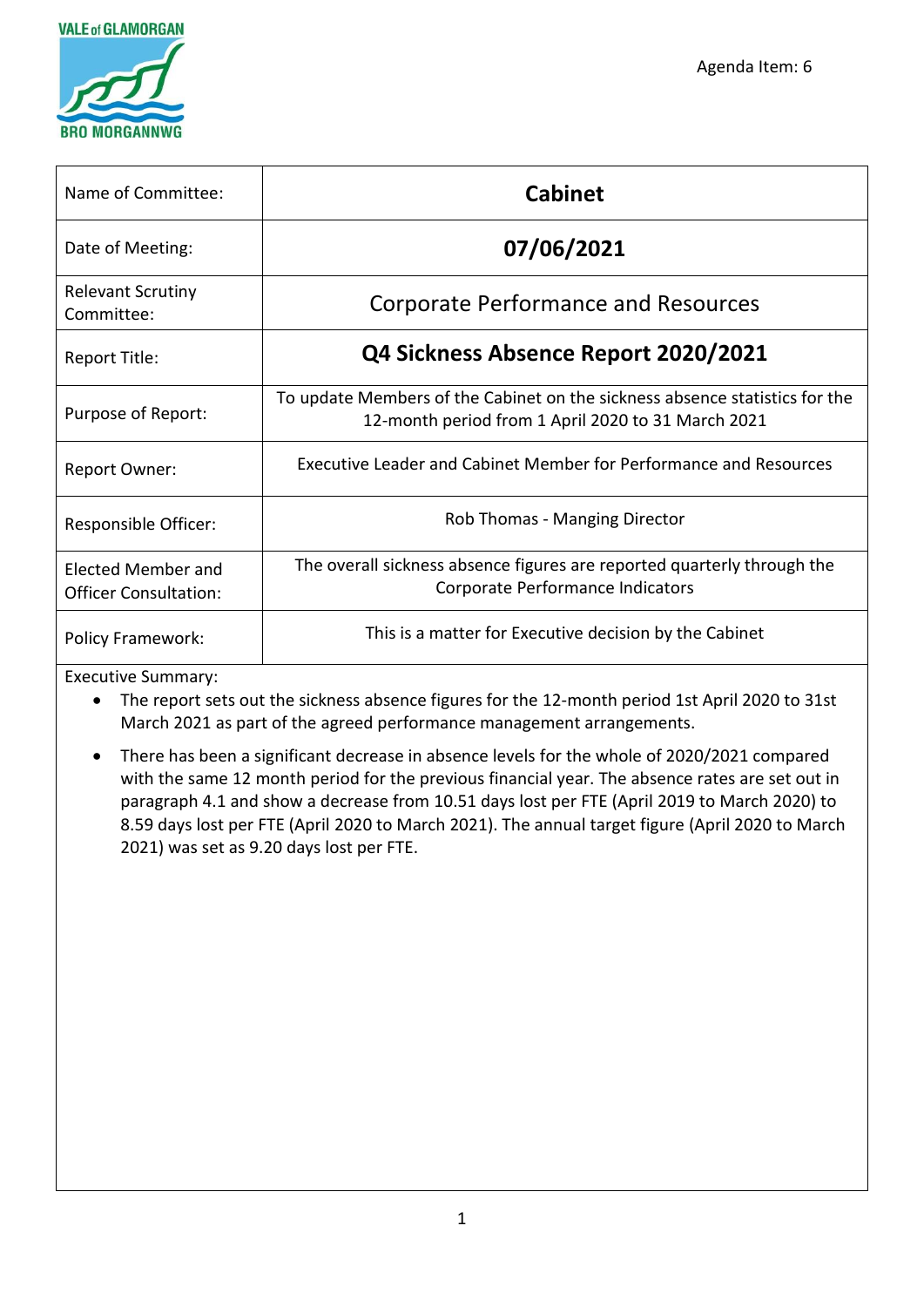# **1. Recommendation**s

- **1.1** That the report and the twelve-month (April 2020 to March 2021) sickness absence figures provided in Appendix A be noted.
- **1.2** That the report be referred to Scrutiny Committee (Corporate Performance & Resources) for consideration, with any comments referred back to Cabinet for further consideration.

# **2. Reasons for Recommendations**

- **2.1** To bring matters to the attention of Members of the Cabinet in line with corporate objectives.
- **2.2** To enable the Scrutiny Committee to maintain a continued focus on the management of sickness absence throughout all services of the Council and to make recommendations to Cabinet, as appropriate.

# **3. Background**

- **3.1** The levels of sickness absence within the Council are reported to Cabinet every six months, however for 2020/2021, a 9-month report (April to December 2020) was also recommended by Scrutiny to keep track of the sickness rates during the current Covid pandemic period.
- **3.2** This report sets out the sickness absence information for the period 1st April 2020 to 31st March 2021, including corporate and school employees. It also includes details of sickness absence figures for the previous year; 1st April 2019 to 31st March 2020.
- **3.3** This report acknowledges the work and commitment of all managers, employees and trade union colleagues in relation to the continual management of sickness absence.

# **4. Key Issues for Consideration**

**4.1** The overall sickness absence rates [i.e. working time lost per Full Time Equivalent (FTE)] over the period 1st April 2020 to 31st March 2021 are set out in the table below with comparative data for the same period in 2019/2020.

|                                         | April 2019 to March | April 2020 to March |
|-----------------------------------------|---------------------|---------------------|
|                                         | 2020.               | 2021.               |
| Total days/shifts lost (per FTE)        | 10.51               | 8.59                |
| Target                                  | 9.20                | 9.20                |
| Total number of FTE<br>days/shifts lost | 37330               | 30437               |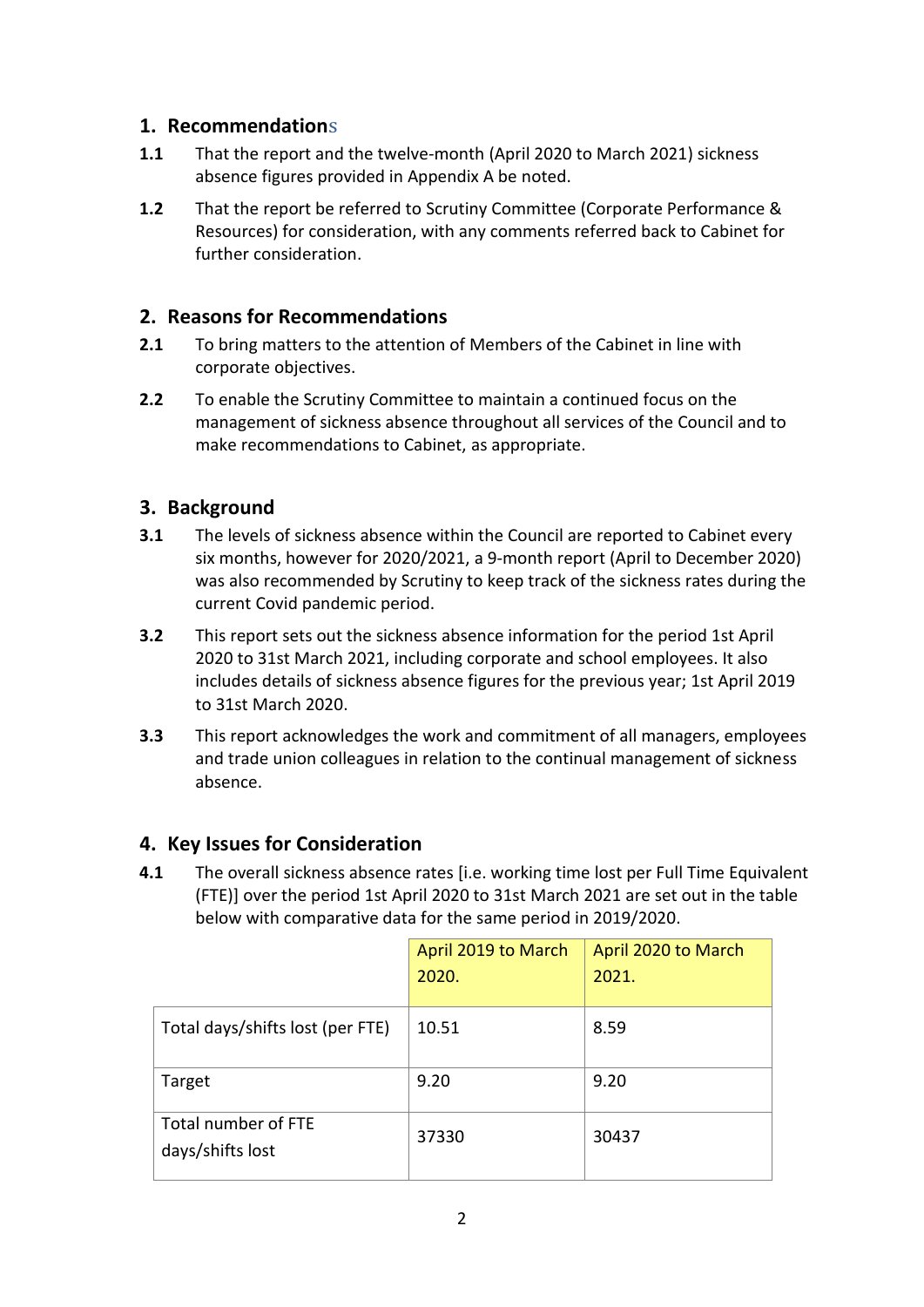- **4.2** The total days/shifts lost per FTE for the period April 2020 to March 2021 indicate a decrease in absence levels of almost 2 FTE days lost compared to same period of 2019/20.
- **4.3** As referenced in previous Cabinet reports on attendance and sickness absence, the CIPD "[Health and Well-being at Work](https://www.cipd.co.uk/Images/health-wellbeing-work-report-2021_tcm18-93541.pdf)" April 2021 includes data on a wide range of absence and wellbeing information. It is worth noting that information is based on 55% private sector data, therefore needs to be treated with some caution, however, it does contain some useful comparisons between Private, Public and Not-for-profit sectors.
- **4.4** Data from the Office for National statistics (ONS), also states that absence rates are at its lowest level since records began, again showing the impact of covid reporting over the past 12 months. This is especially the case for organisations where a large proportion of the workforce had been furloughed.
- **4.5** The ONS data states that local government lost 4.7 days per person and 3.1 days in the private sector.
- **4.6** Sickness absences also increases with the size of the organisation, with the following data based on all organisation groups.

| < 25 employees    | 3.0 FTE days lost |
|-------------------|-------------------|
| 25-49 employees   | 3.6 FTE days lost |
| 50-499 employees  | 4.3 FTE days lost |
| $500 +$ employees | 4.5 FTE days lost |

**4.7** It is also noted that sickness rates generally increase with age. The following showing a comparison related to age groups across the Council and Schools.

| Age Group   | FTE number   | FTE Sickness Days Lost | Days lost per person<br>(FTE days lost / FTE) |
|-------------|--------------|------------------------|-----------------------------------------------|
| $16 - 24$   | 122 (3.4%)   | 746 (2.5%)             | 6.11                                          |
| 25-34       | 663 (18.6%)  | 3440 (11.3%)           | 5.19                                          |
| 35-49       | 1381 (38.8%) | 10529 (34.6%)          | 7.62                                          |
| 50-64       | 1319 (37.0%) | 14435 (47.4%)          | 10.94                                         |
| 65 and over | 78 (2.2%)    | 1287 (4.2%)            | 16.50                                         |
|             |              |                        |                                               |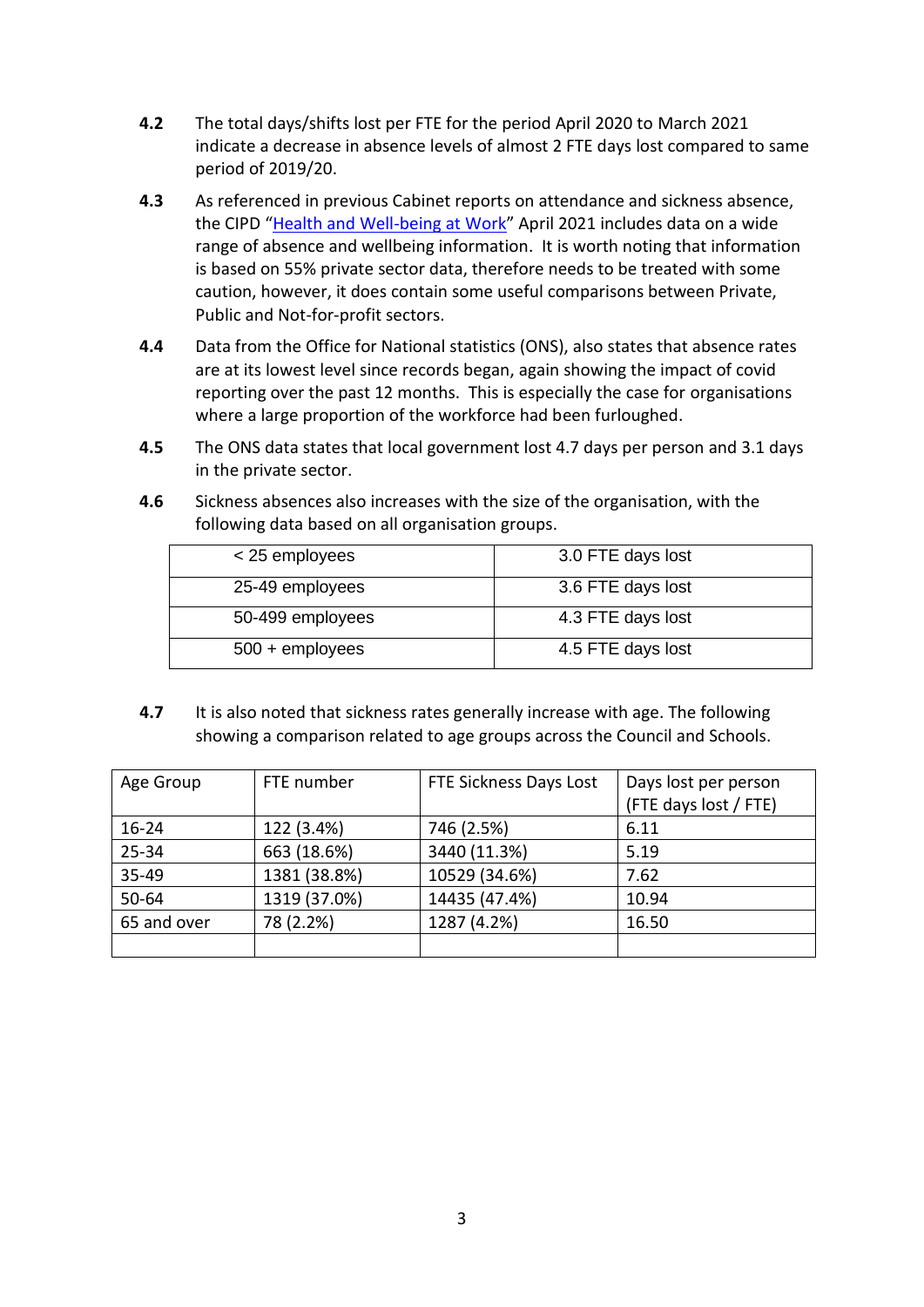Sickness absence by Directorate

**4.8** The following shows a summary of absence levels within each Directorate. A more detailed breakdown of absence in each Service area is included within Appendix A. Note figures may not add up due to rounding.

|                                   | April 2019 to March    | April 2020 to March    |               |
|-----------------------------------|------------------------|------------------------|---------------|
|                                   | 2020                   | 2021                   |               |
|                                   | Total days / shifts    | Total days / shifts    | 2021 Q4       |
|                                   | lost per FTE (total    | lost per FTE (total    |               |
|                                   | days lost in brackets) | days lost in brackets) | <b>Target</b> |
| <b>Environment &amp; Housing</b>  | 13.83 (9088)           | 11.93 (7873)           | 11.18         |
| Learning and Skills               | 12.17 (3015)           | 8.16 (1696)            | 9.47          |
| Resources                         | 6.99 (2846)            | 6.29(2603)             | 5.90          |
| <b>Social Services</b>            | 15.36 (8580)           | 13.66 (7980)           | 13.29         |
| Corporate Total -                 | 12.58 (23529)          | 10.80 (20151)          | 10.36         |
| excluding Schools                 |                        |                        |               |
| Schools                           | 8.22 (13801)           | 6.13 (10286)           | 8.00          |
| <b>Totals - including Schools</b> | 10.51 (37330)          | 8.59 (30437)           | 9.20          |

- **4.9** Overall, there has been a decrease in absence levels across all directorates, compared with the performance in the same period in 2019/2020.
- **4.10** In relation to the target figures, Environment and Housing and Resources are all above their target figure. Learning and Skills and Schools are under the quarterly target figure and Social Services and the Corporate total is within 5% of the annual target figures for April 2020 to March 2021.
- **4.11** The performance management approach to absence will continue in 2020/2021 alongside the range of measures as set out in paragraph 5.1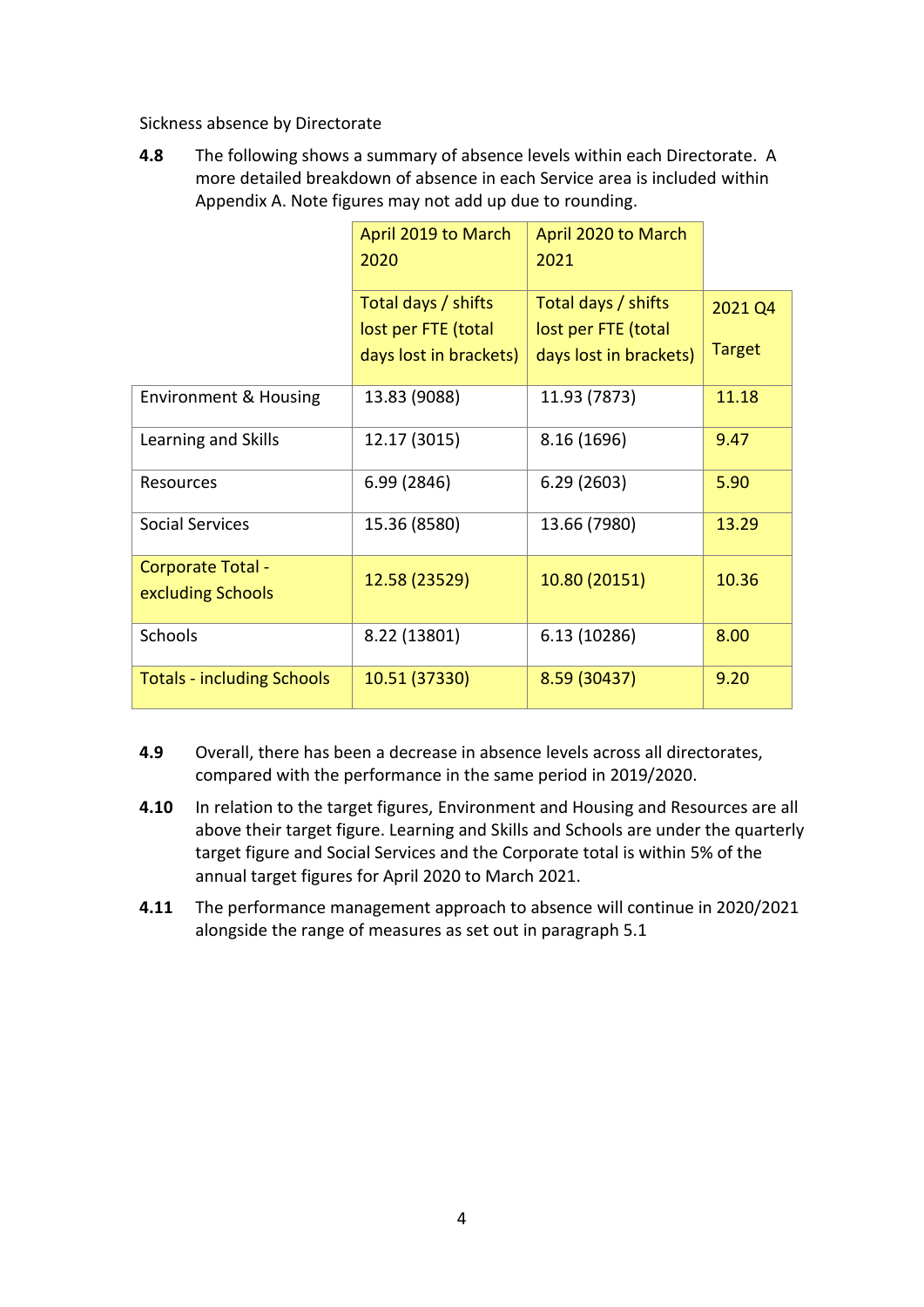#### Reason for absence

**4.12** The reasons for sickness absence across the authority (including in Schools) over the period April 2020 to March 2021 are listed below. The figures include both the total FTE days lost and percentages as requested by Scrutiny Committee. Stress Related absence is now recorded as non-work and work related.

|                | <b>Absence Reason</b>          | <b>Short Term</b><br><b>Days</b> | <b>Long Term</b><br><b>Days</b> | <b>Total Days</b><br>Lost | %      |
|----------------|--------------------------------|----------------------------------|---------------------------------|---------------------------|--------|
| $\mathbf{1}$   | <b>Stress Non-Work Related</b> | 598.38                           | 7408.97                         | 8007.35                   | 26.3%  |
| $\overline{2}$ | <b>Other Musculoskeletal</b>   | 622.30                           | 4143.33                         | 4765.63                   | 15.7%  |
| 3              | <b>Stress Work Related</b>     | 207.56                           | 3587.81                         | 3795.37                   | 12.5%  |
| 4              | Viral Infection                | 1633.62                          | 1165.15                         | 2798.77                   | 9.2%   |
| 5              | <b>Operations and Recovery</b> | 249.32                           | 2266.07                         | 2515.39                   | 8.3%   |
| 6              | Pandemic                       | 622.38                           | 1294.41                         | 1916.79                   | 6.3%   |
| $\overline{7}$ | Headache, Migraine etc         | 366.22                           | 939.68                          | 1305.90                   | 4.3%   |
| 8              | <b>Stomach Ailments</b>        | 563.50                           | 721.08                          | 1284.58                   | 4.2%   |
| 9              | <b>Back Problems</b>           | 281.95                           | 860.19                          | 1142.14                   | 3.8%   |
| 10             | Undisclosed                    | 184.77                           | 742.04                          | 926.81                    | 3.0%   |
| 11             | <b>Heart Problems</b>          | 33.29                            | 549.47                          | 582.76                    | 1.9%   |
| 12             | Pregnancy Related              | 176.05                           | 387.03                          | 563.08                    | 1.8%   |
| 13             | <b>Chest Problems</b>          | 200.73                           | 200.11                          | 400.84                    | 1.3%   |
| 14             | <b>Genito-Urinary Problems</b> | 73.45                            | 246.70                          | 320.15                    | 1.1%   |
| 15             | RTA / Whiplash                 | 37.61                            | 55.18                           | 92.79                     | 0.3%   |
|                | <b>Grand Total</b>             | 5870.00                          | 24567.22                        | 30437.22                  | 100.0% |
|                | % Absence                      | 19%                              | 81%                             | 100%                      |        |

**4.13** In reference to the length of absence, members will note from the above table that 81% of all absence for April 2020 to March 2021 are categorised as long term (i.e. over 4 weeks in duration), compared with 19% short term absence.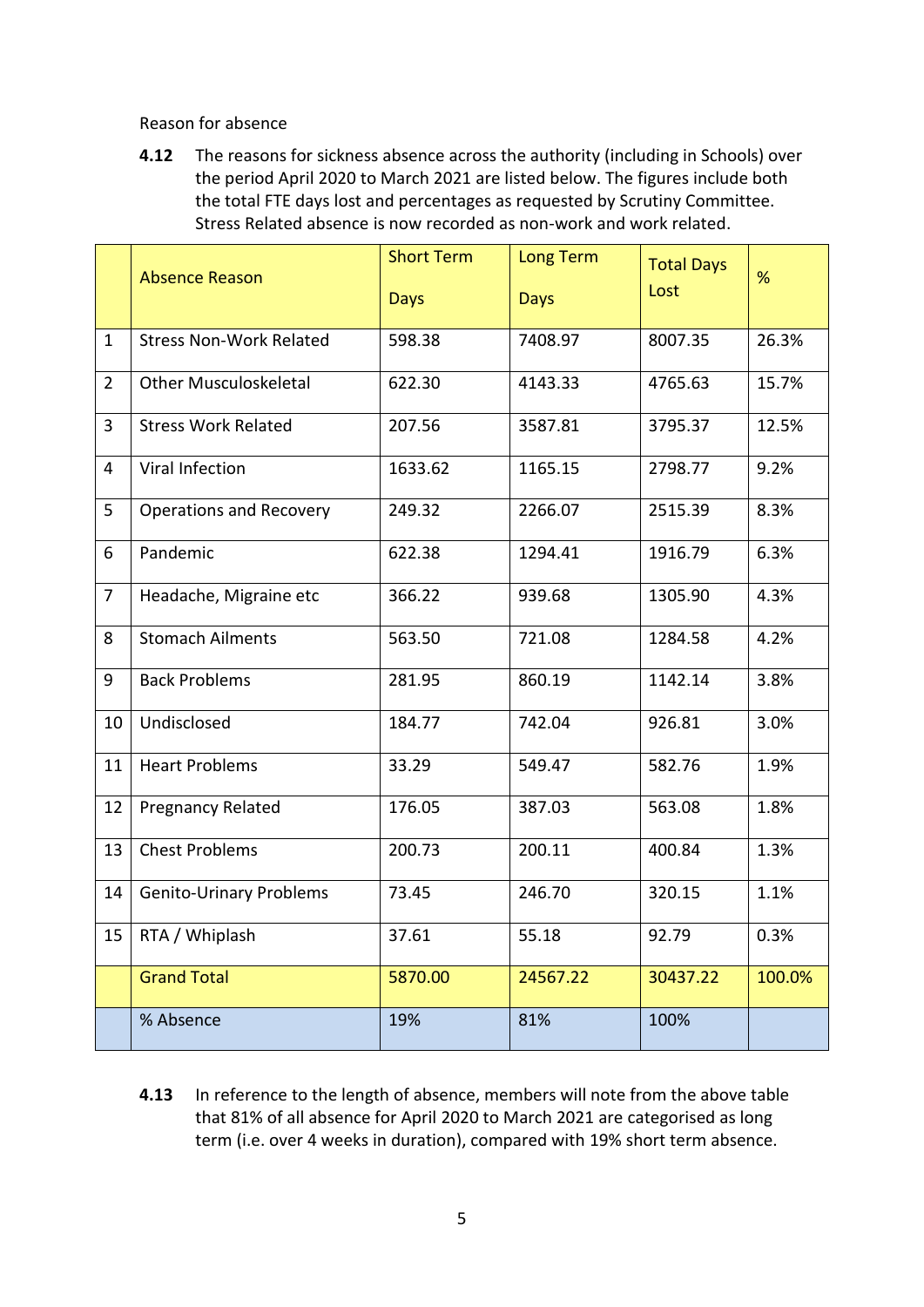This is a change from the same period in 2019/2020, where 70% of absences were categorised as long-term absence and 30% as short term.

- **4.14** Stress (non-work related) continues to be the most common reason for sickness absence at 26.3%. This is followed by Other Musculoskeletal (15.7%) and Stress (work related) (12.5%). For 2019/2020, Stress (non-work related) was also the most common reason for sickness absence but at a lower 22% of all absences. Recording Stress as two separate reasons provides us with more specific data and will assist with understanding the reasons for the absence as well as looking at ways to assist the health and welfare of employees and inform Occupational Health and the Employee Counselling service to achieve this objective.
- **4.15** It is considered that the ongoing Covid-19 global pandemic has played a large part in the overall lower absence levels so far in 2020. Where an employee has experienced Covid symptoms / positive test, they are able to undertake a ten-day self-isolation period (leave of absence) which does not count towards absence or sickness triggers. Following this period, if the employee is unable to work due to sickness, this will be classed as absence and follow the Council's Managing Attendance at Work policy. In Q2, Pandemic absences were at number 11 in the above reasons list. For Q3 and Q4, Pandemic is at number 6.
- **4.16** As stated, it was agreed that absence from work relating to self-isolation measures for Covid-19 would not be counted as sickness or be attributed to any sickness triggers within the policy. In addition, staff may be working from home currently where sickness may not be reported, especially the case for the shortterm absences. This is also reportedly known as "presenteeism". Presenteeism is where a member of staff is attending work, rather than taking a type of leave or sickness absence.
- **4.17** As reported by the Chartered Institute of Personnel and Development (CIPD), the COVID-19 crisis has led to rapidly changing working patterns including new forms of remote working, flexible working and social distancing. Many workers combine work and caring responsibilities even more than before.
- **4.18** Although only 8.59 days were lost per employee due to recorded sickness absence, there is a potential that more non-productive days are lost due to presenteeism. A survey by RAND Europe suggest as much as 30 days are lost per person per year due to presenteeism.
- **4.19** A number of initiatives have been introduced by the Council to manage the key drivers in tackling presenteeism, such as – improving digital applications/access, lifestyle and wellbeing programmes and managing the use of annual leave. Line managers are always instrumental in looking after employee health and wellbeing. New ways of working may make presenteeism and its underlying conditions harder to spot and deal with. The lower rates of short-term absence could also be related to the increase in staff working from home.
- **4.20** Long term absence levels are also lower in comparison to previous years. It should be noted that the Covid-19 situation may impact on the return of staff to the workplace from long term sickness. It also worth noting that there has been a reduction in the absence reason related to operations and recovery. This is not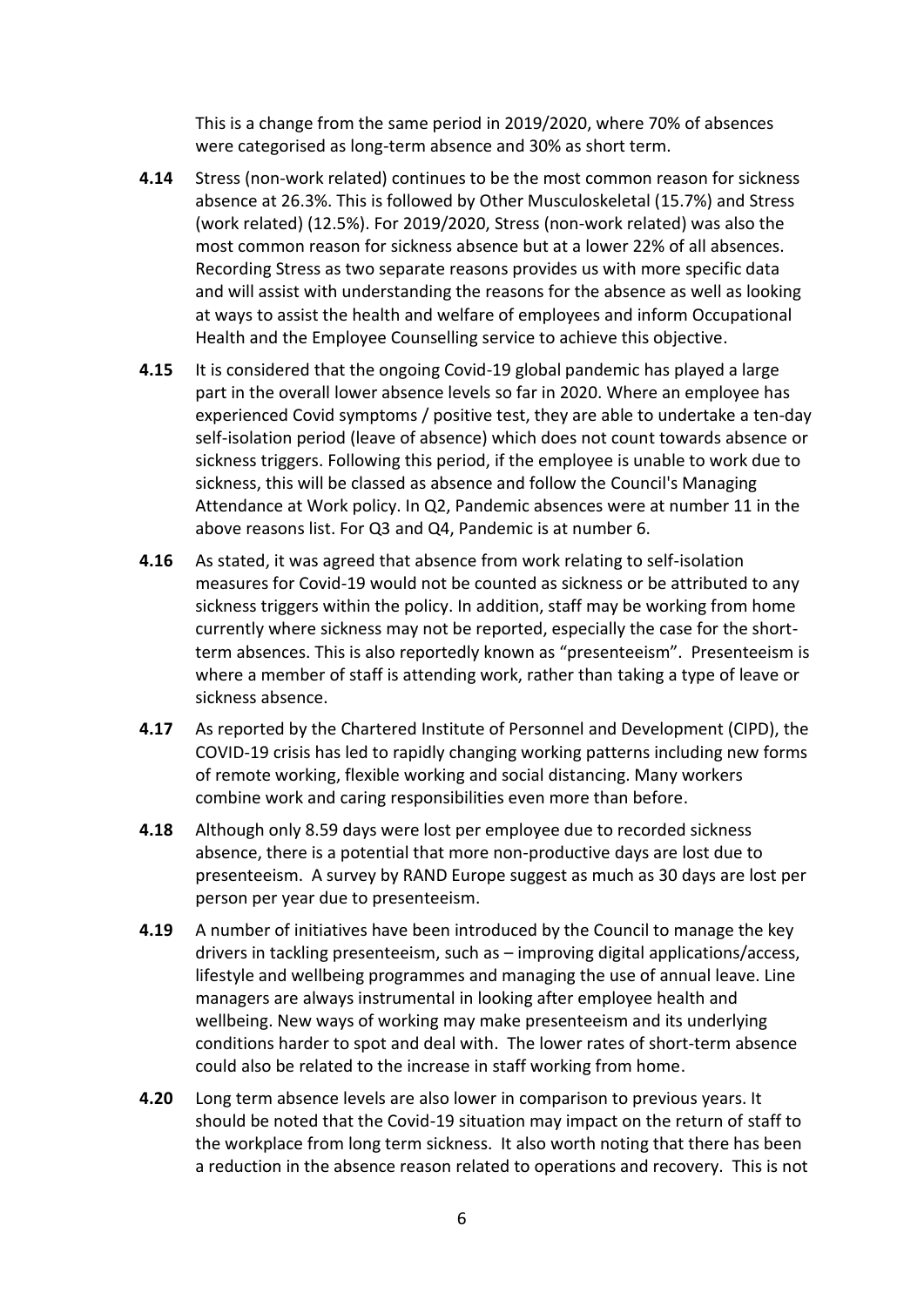surprising due to the number of operations postponed due to the pandemic. The Council will need to monitor staff with absences linked to operations that will now take place during 2021/22, although due to the backlog it could extend into 2022/23 and beyond.

- **4.21** The Council considers it very important that staff are given the support during these difficult times and we are working with colleagues within Health & Safety, Occupational Health and Organisational Development & Learning to support our staff who are working from home. Support is also provided to staff that have continued to work in the front line, especially in our Waste, Social Care and Schools.
- **4.22** As part of the ongoing support to the Council and Schools, a small team within the Human Resources function receive requests for Covid testing, which are then sent to the NHS Clinical Testing Unit (CTU). This has enabled potential Covid cases to be processed quickly, and also enables tests to be held locally. Tests are available for all staff, pupils and staff family members, and also private care home providers in the Vale. The requests were processed 7 days a week, with the Human Resources team undertaking a rota from 8am to 8pm Monday-Sunday. Due to the reduction in covid cases, the rota will be moved to a Mon-Friday service during the early part of 2021/22.
- **4.23** The Human Resources Business Partnership team continues to work closely with Occupational Health and Managers on an individual case management basis and the prompt action of Managers is prioritised to keep absences within target.
- **4.24** Members will be aware that in all cases of stress or anxiety, employees are automatically referred to occupational health for advice, offered counselling support and managers are offered training and support in completing stress risk assessments. A revised Mental Health & Wellbeing Policy incorporates detailed advice and guidance as well as the responsibilities of managers, Occupational Health and staff in recognising and dealing with stress. The policy also provides clear expectations in responding to issues of stress and associated mental health issues. The policy was launched in January 2019 and since then nearly 40 employees have received training to become Mental Health Champions. The role of the Mental Health Champion is to promote health campaigns, encourage colleagues to participate in the Council's wellbeing initiatives, involvement in events and collaborate work and sign posting colleagues to relevant services.
- **4.25** The use of the Counselling service has seen an increase in usage compared to previous years. Although staff themselves may not have been affected from a work perspective, the pandemic has had an impact across all areas of an individual's life, where members of their family have been unwell or have lost jobs or been furloughed. Therefore, the impact has become much wider.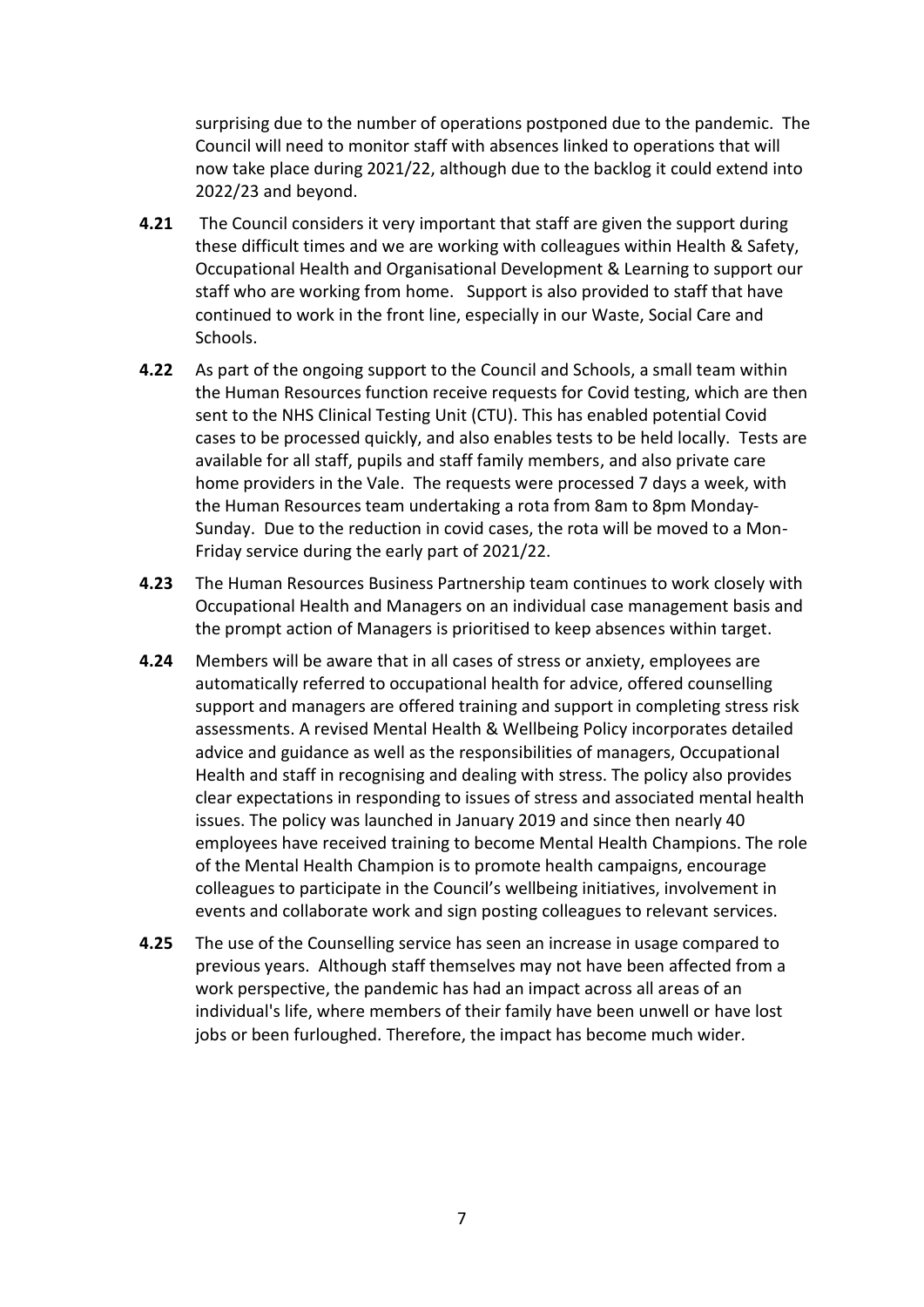**4.26** Tables with the five most common absence reasons for each Directorate are set out below for the period April 2020 to March 2021. Data includes the FTE days lost and percentage of absence in each of the reasons.

|   | <b>Environment and Housing Services</b> |                   |                  |              |       |
|---|-----------------------------------------|-------------------|------------------|--------------|-------|
|   | <b>Reasons</b>                          | <b>Short Term</b> | <b>Long Term</b> | <b>Total</b> | %     |
| 1 | <b>Stress Non-Work Related</b>          | 57.43             | 1926.17          | 1983.60      | 25.2% |
| 2 | <b>Other Musculoskeletal</b>            | 226.21            | 1104.57          | 1330.78      | 16.9% |
| 3 | <b>Stress Work Related</b>              | 58.34             | 1109.00          | 1167.34      | 14.8% |
| 4 | Viral Infection                         | 341.75            | 287.74           | 629.49       | 8.0%  |
| 5 | <b>Operations and Recovery</b>          | 69.39             | 489.93           | 559.32       | 7.1%  |
|   | <b>Grand Total</b>                      | 1343.83           | 6528.85          | 7872.68      | 100%  |
|   | Overall %                               | 17.1%             | 82.9%            | 100%         |       |

|   | <b>Learning and Skills</b>     |                   |                  |              |       |
|---|--------------------------------|-------------------|------------------|--------------|-------|
|   | Reasons                        | <b>Short Term</b> | <b>Long Term</b> | <b>Total</b> | %     |
|   | <b>Stress Non-Work Related</b> | 40.52             | 382.36           | 422.88       | 24.9% |
| 2 | <b>Other Musculoskeletal</b>   | 15.19             | 347.41           | 362.60       | 21.4% |
| 3 | Pandemic                       | 16.68             | 239.09           | 255.77       | 15.1% |
| 4 | Operations and Recovery        | 0.00              | 152.70           | 152.70       | 9.0%  |
| 5 | <b>Heart Problems</b>          | 0.00              | 107.00           | 107.00       | 6.3%  |
|   | <b>Grand Total</b>             | 171.40            | 1524.51          | 1695.91      | 100%  |
|   | Overall %                      | 10.1%             | 89.9%            | 100%         |       |

|                | <b>Resources</b>               |                   |                  |              |       |
|----------------|--------------------------------|-------------------|------------------|--------------|-------|
|                | Reasons                        | <b>Short Term</b> | <b>Long Term</b> | <b>Total</b> | %     |
|                | <b>Stress Non-Work Related</b> | 105.50            | 826.79           | 932.29       | 35.8% |
| $\overline{2}$ | <b>Stress Work Related</b>     | 29.19             | 406.00           | 435.19       | 16.7% |
| 3              | <b>Operations and Recovery</b> | 12.49             | 352.89           | 365.38       | 14.0% |
| 4              | <b>Other Musculoskeletal</b>   | 51.54             | 141.00           | 192.54       | 7.4%  |
| 5              | Viral Infection                | 149.20            | 4.00             | 153.20       | 5.9%  |
|                | <b>Grand Total</b>             | 596.86            | 2006.12          | 2602.98      | 100%  |
|                | Overall %                      | 22.9%             | 77.1%            | 100%         |       |

|   | <b>Social Services</b>         |                   |                  |              |       |
|---|--------------------------------|-------------------|------------------|--------------|-------|
|   | Reasons                        | <b>Short Term</b> | <b>Long Term</b> | <b>Total</b> | %     |
| 1 | <b>Stress Non-Work Related</b> | 185.74            | 2042.62          | 2228.36      | 27.9% |
| 2 | <b>Other Musculoskeletal</b>   | 197.61            | 1432.01          | 1629.62      | 20.4% |
| 3 | <b>Stress Work Related</b>     | 63.00             | 1031.13          | 1094.13      | 13.7% |
| 4 | <b>Operations and Recovery</b> | 54.42             | 639.69           | 694.11       | 8.7%  |
| 5 | Pandemic                       | 93.46             | 417.68           | 511.14       | 6.4%  |
|   | <b>Grand Total</b>             | 1347.78           | 6631.87          | 7979.65      | 100%  |
|   | Overall %                      | 16.9%             | 83.1%            | 100%         |       |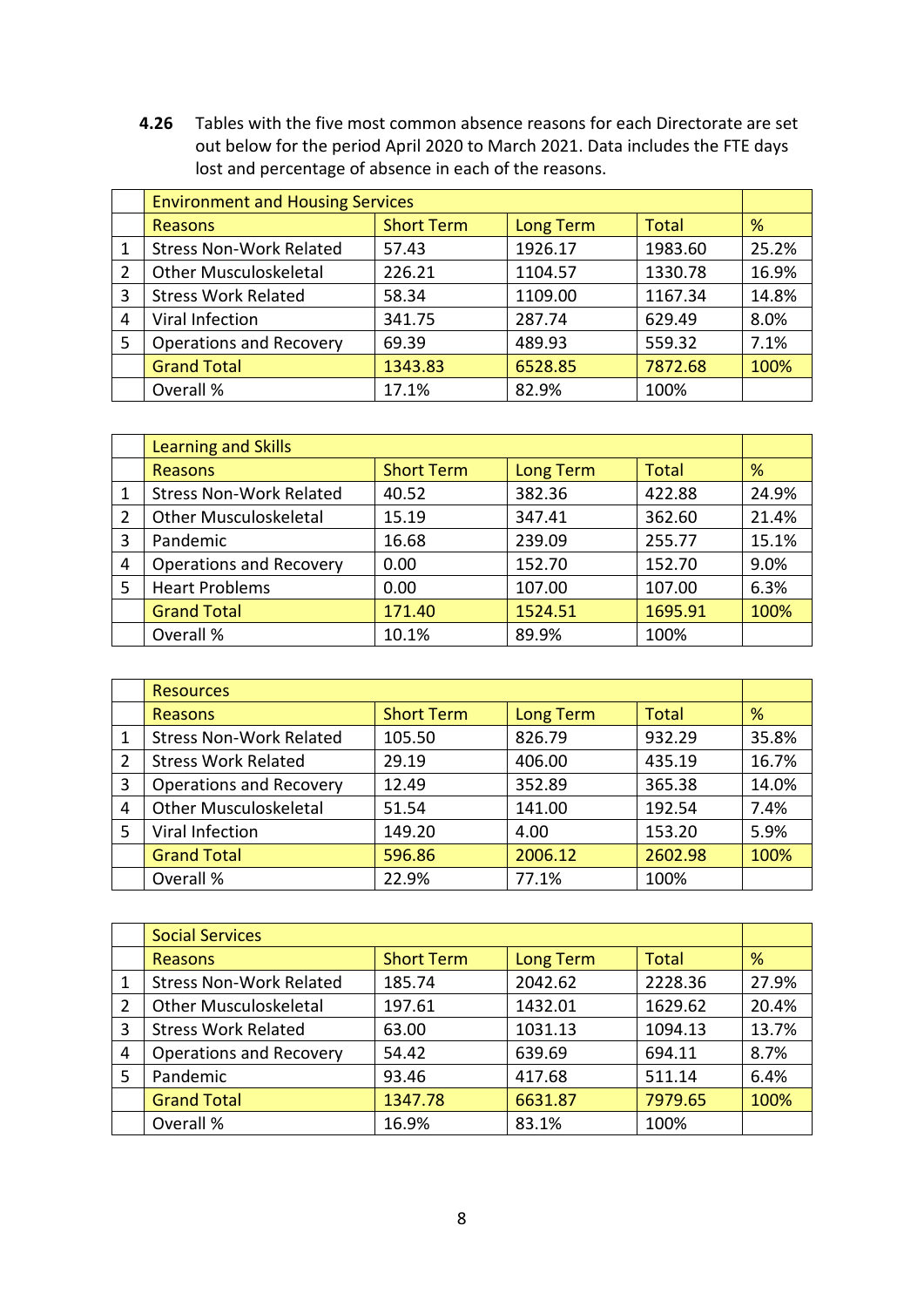|                | <b>Schools</b>                 |                   |                  |              |       |
|----------------|--------------------------------|-------------------|------------------|--------------|-------|
|                | Reasons                        | <b>Short Term</b> | <b>Long Term</b> | <b>Total</b> | %     |
|                | <b>Stress Non-Work Related</b> | 209.19            | 2231.03          | 2440.22      | 23.7% |
| $\overline{2}$ | Viral Infection                | 815.54            | 637.67           | 1453.21      | 14.1% |
| 3              | <b>Other Musculoskeletal</b>   | 131.75            | 1118.34          | 1250.09      | 12.2% |
| 4              | <b>Stress Work Related</b>     | 57.03             | 1041.68          | 1098.71      | 10.7% |
| 5              | Pandemic                       | 429.79            | 580.42           | 1010.21      | 9.8%  |
|                | <b>Grand Total</b>             | 2410.13           | 7875.87          | 10286.00     | 100%  |
|                | Overall %                      | 23.4%             | 76.6%            | 100%         |       |

Absence due to non-work related stress as shown in the above tables is the most common reason for absence in all five Directorates.

**4.27** The top three reasons for Long-term absence between April 2020 to March 2021 and a comparison with the same period in 2019/2020 are set out below;

|   | Absence Reason                 | April 2019 to March 2020 |
|---|--------------------------------|--------------------------|
|   | <b>Stress Non-Work Related</b> | 28.1%                    |
|   | <b>Other Musculoskeletal</b>   | 20.4%                    |
| 3 | Operations and Recovery        | 16.4%                    |

| <b>Absence Reason</b>          | April 2020 to March 2021 |
|--------------------------------|--------------------------|
| <b>Stress Non-Work Related</b> | 30.2%                    |
| <b>Other Musculoskeletal</b>   | 16.9%                    |
| <b>Stress Work Related</b>     | 14.6%                    |

An absence reason under the category for 'Stress' now occupies two of the top three reasons for long term absence. In April 2019 to March 2020, Stress (work related) absences was number four in the list at 11.6%. Absences under the Pandemic reason for April 2020 to March 2021, is at number six in the list for long term absences at 5.3%.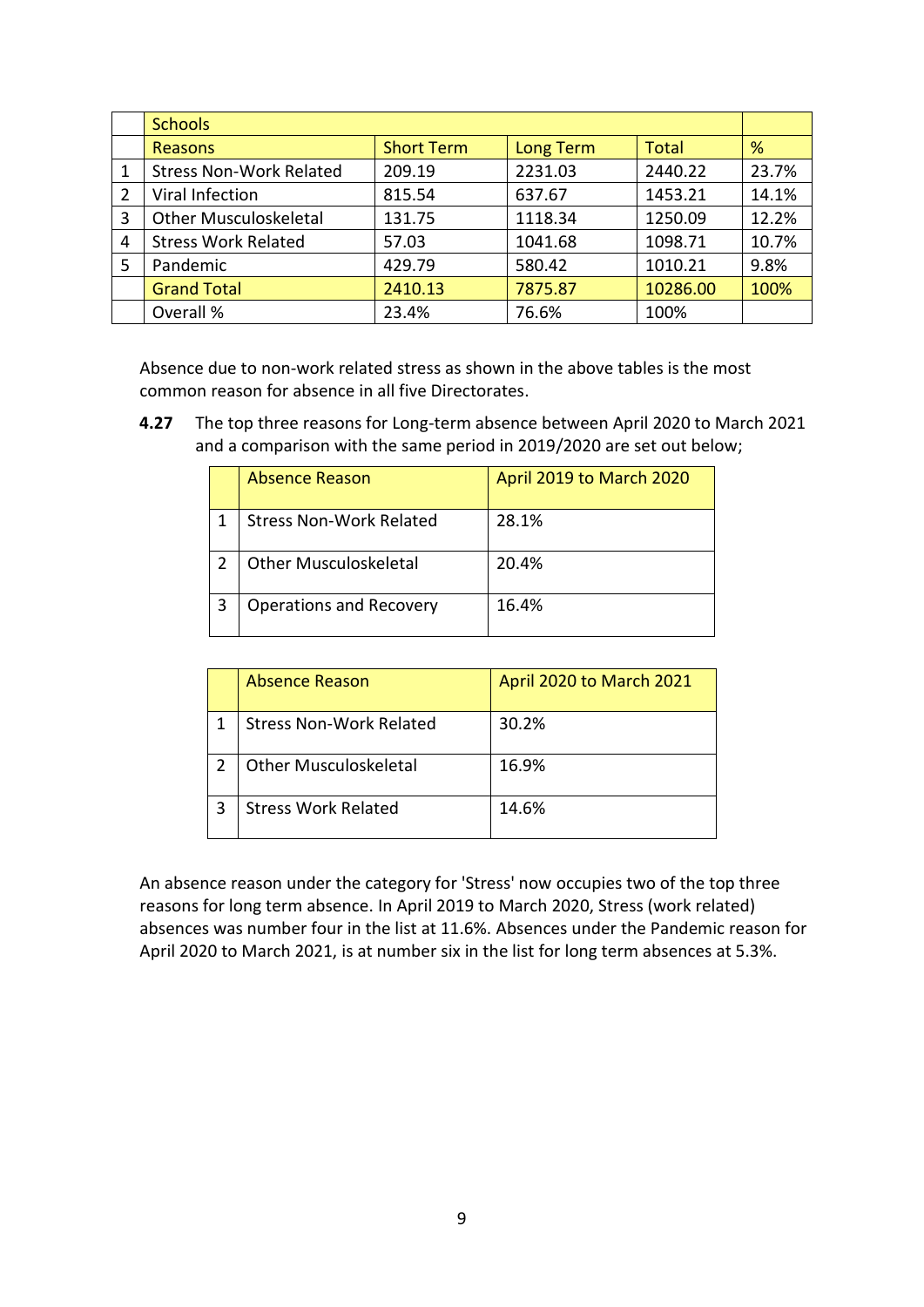**4.28** The top three reasons for Short-term absence for April 2020 to March 2021 and a comparison with the same period in 2019/2020 are set out below;

| Absence reason                 | April 2019 to March 2020 |
|--------------------------------|--------------------------|
| Viral Infection                | 41.6%                    |
| <b>Stomach Ailments</b>        | 12.6%                    |
| <b>Stress Non-Work Related</b> | 9.6%                     |

| Absence reason               | April 2020 to March 2021 |
|------------------------------|--------------------------|
| Viral Infection              | 27.8%                    |
| Pandemic                     | 10.6%                    |
| <b>Other Musculoskeletal</b> | 10.6%                    |

For April 2020 to March 2021, Viral infection remains the highest reason for short term absence, albeit at a much lower rate (27.8% compared to 41.6%) During 2020/21, the number of absences against the Pandemic reason has increased and this is now the second highest absence reason overall for short term absences.

#### Performance Management

**4.29** The main performance management elements of the management of sickness absence is set out below:

• A full report containing the breakdown of sickness absence levels per FTE across all Directorates and services continues to be reviewed by the Council's Strategic Leadership Team each month and any required action is taken.

• All Directorates continue to review absence levels within Directorate Management Teams on a monthly basis and in accordance with a service-based action plan.

• The focus on absence has been based on the scrutiny of priority absence reports within each directorate and service area. This has been helpful in focusing attention and support on particular absence cases.

• Managers and Supervisors continue to receive sickness flagging reports on a monthly basis from Human Resources Employee Services.

• Long-term absence cases continue to be dealt with on an individual case management basis. Human Resource Business Partners work closely with managers to maintain communication with employees, along with Occupational Health, to support employees' wellbeing and their return to work.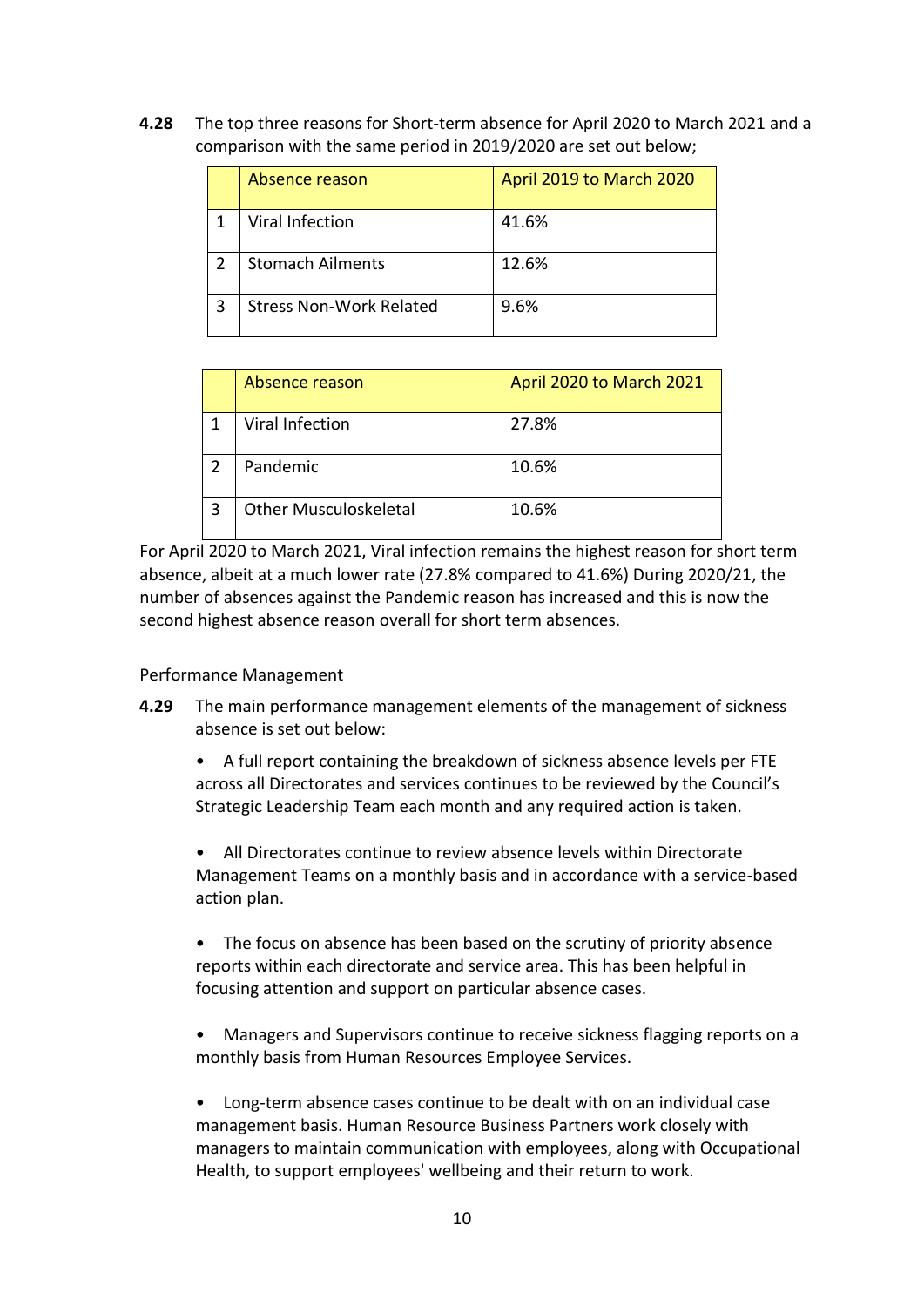- The Human Resources Service continues to hold a dedicated review of the top 50 on-going long-term absence management cases from across the Council on a monthly basis.
- A review of the Attendance and Wellbeing Policy is currently underway

#### Employee Assistance Programme

- **4.30** The Care First Employee Assistance Programme remains available to all employees and continues to be publicised within the workplace. The Human Resources Service is undertaking a review of the Care First Employee Assistance Programme and are looking at other providers to ensure the Council is getting a valued service for its staff.
- **4.31** The service continues to be promoted through staff circulars on Staffnet, via Occupational Health and as part of the promotion of the Staff Charter. This service is also promoted as part of the new 'Welcome to the Vale' induction programme which has continued to take place remotely.

#### Positive Health Promotion

- **4.32** Work is continuing to develop positive health support as follows:
	- Due to the shortage of Flu vaccinations across Wales, it was offered initially to all Schools during Oct–Dec 2020, with any spare vaccines being offered to other front-line workers in Social Services and Environment and Housing Services. A total of just over 1500 flu vaccinations were delivered.
	- Further support for the Occupational Health Team is currently being considered to strengthen the support to staff during the pandemic.
	- A new Occupational Health booking system is currently being procured, which will enable administration time of the nurses and doctors to be reduced, and thereby increasing the number of appointments. Implementation for the new system will take place during 2021/2022.
	- The Occupational Health service offers health screening to all employees every Thursday (subject to other work commitments). This includes height, weight, BMI, Blood Pressure, Cholesterol and Blood Sugar Tests. Appointments can be made via iDev and if employees do not have access to iDev their manager can book one on their behalf or they can contact OH direct to make the appointment for them. This has temporarily been suspended since the start of the pandemic, but it will resume in the near future.
	- An extended Wellbeing package was rolled out to all employees across the Council from November 2020 focusing on physical, mental and financial wellbeing. This includes online virtual fitness sessions, yoga and stretching in addition to sessions on mindfulness, resilience and coping at times of change.
	- It is important that these activities continue for the foreseeable future and become part of the general wellbeing support for employees across the Council.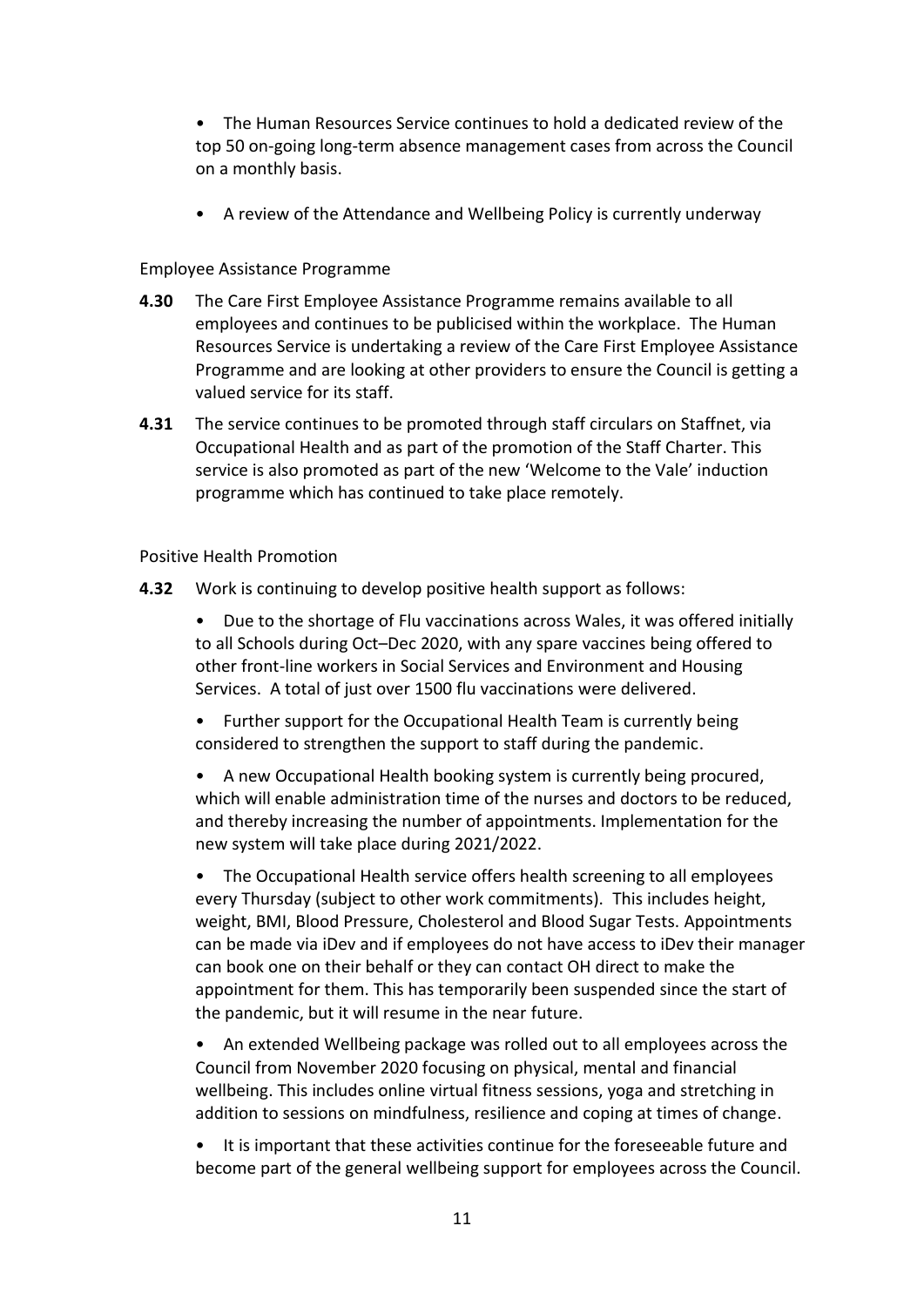• Promoting the completion of ergonomic risk assessments for all those moved to working from home. Ensuring the provision of appropriate resources to work safely and minimise musculoskeletal issues.

• The Council now has nearly 40 trained (via Time to Change Wales) mental health champions whose primary role involves:

- o Promoting health campaigns e.g. World Mental Health Day.
- $\circ$  Encouraging colleagues to participate in the Council's wellbeing initiatives / challenges.
- $\circ$  Involvement in events and collaborative working with other Champions across the Council and other organisations.
- o Role modelling and promoting a healthy culture within the workplace.
- $\circ$  Organising activities which will now take place online, such as online Yoga classes.
- o Signposting colleagues to relevant services.

#### Summary

**4.33** The management of sickness absence continues to be a high priority for the Council and an important 'Corporate Health' indicator. The annual Q4 figure of 8.59 days lost is under the target figure of 9.20 days and also significantly lower than the previous year 2019/20 figure of 10.51 days lost per FTE. The continued hard work and support from the Strategic Leadership Team, Human Resources, Managers and Trade Unions will be important to keep track of absence levels within the Council

# **5. How do proposals evidence the Five Ways of Working and contribute to our Well-being Objectives?**

## **5.1** Long Term

Sickness reporting is reportable as part of the Public Accountability Measures (PAM's) which has been developed by the WLGA led task and finish group. It demonstrates how authorities are contributing to the well-being goals. Sickness has been identified as contributing to a Prosperous Wales and Healthier Wales. Reporting accurate data will help the Council account for future trends and the need to undertake regular reviews of the policies that impact on sickness rates

## **5.2** Prevention

The management of sickness absence together with wellbeing initiatives will help support service delivery including the meeting of corporate / service objectives

## **5.3** Integration

The management of absence identifies a range of issues that affect all areas of the Council's workforce. The objectives aim to identify what can be achieved when absence is managed effectively.